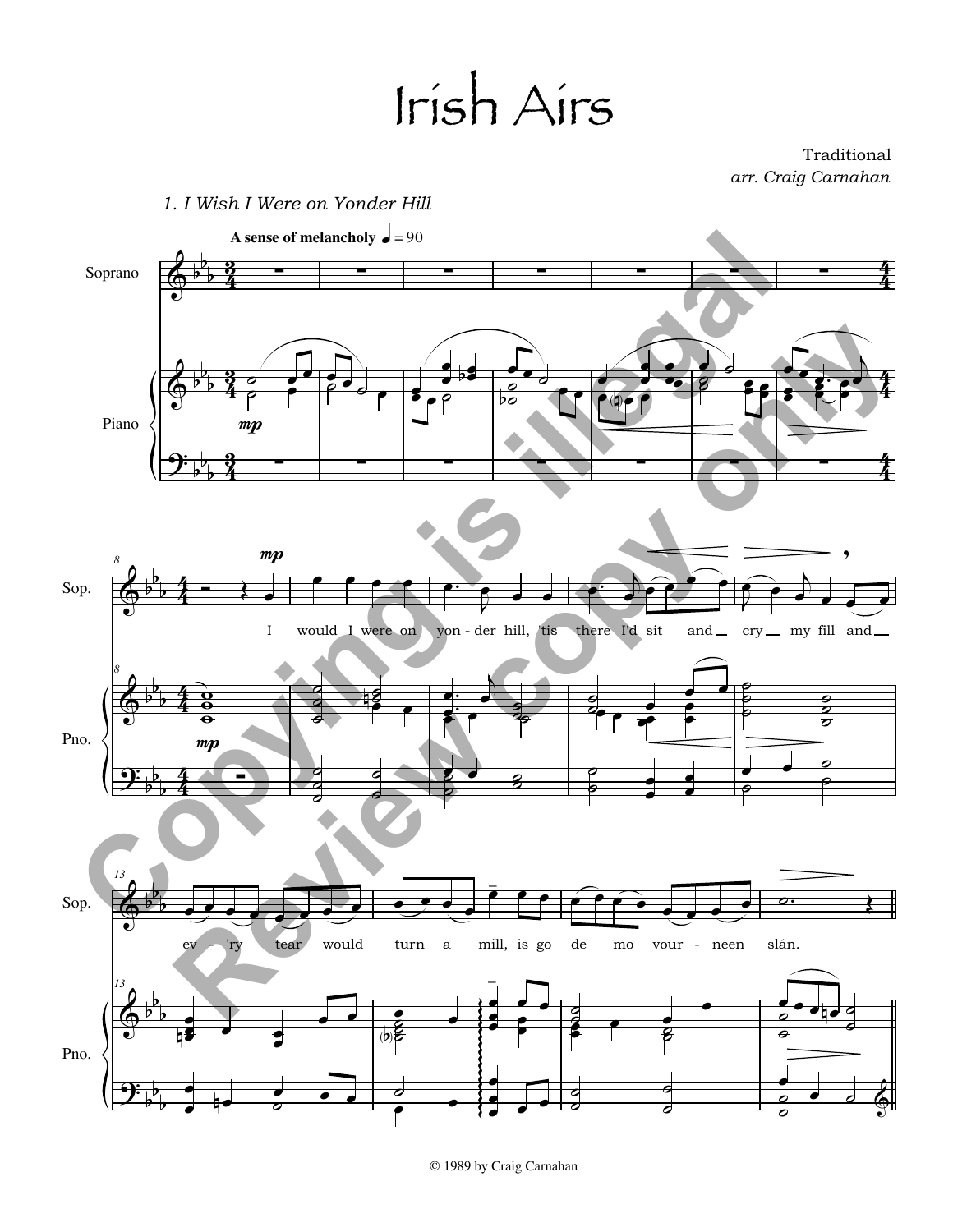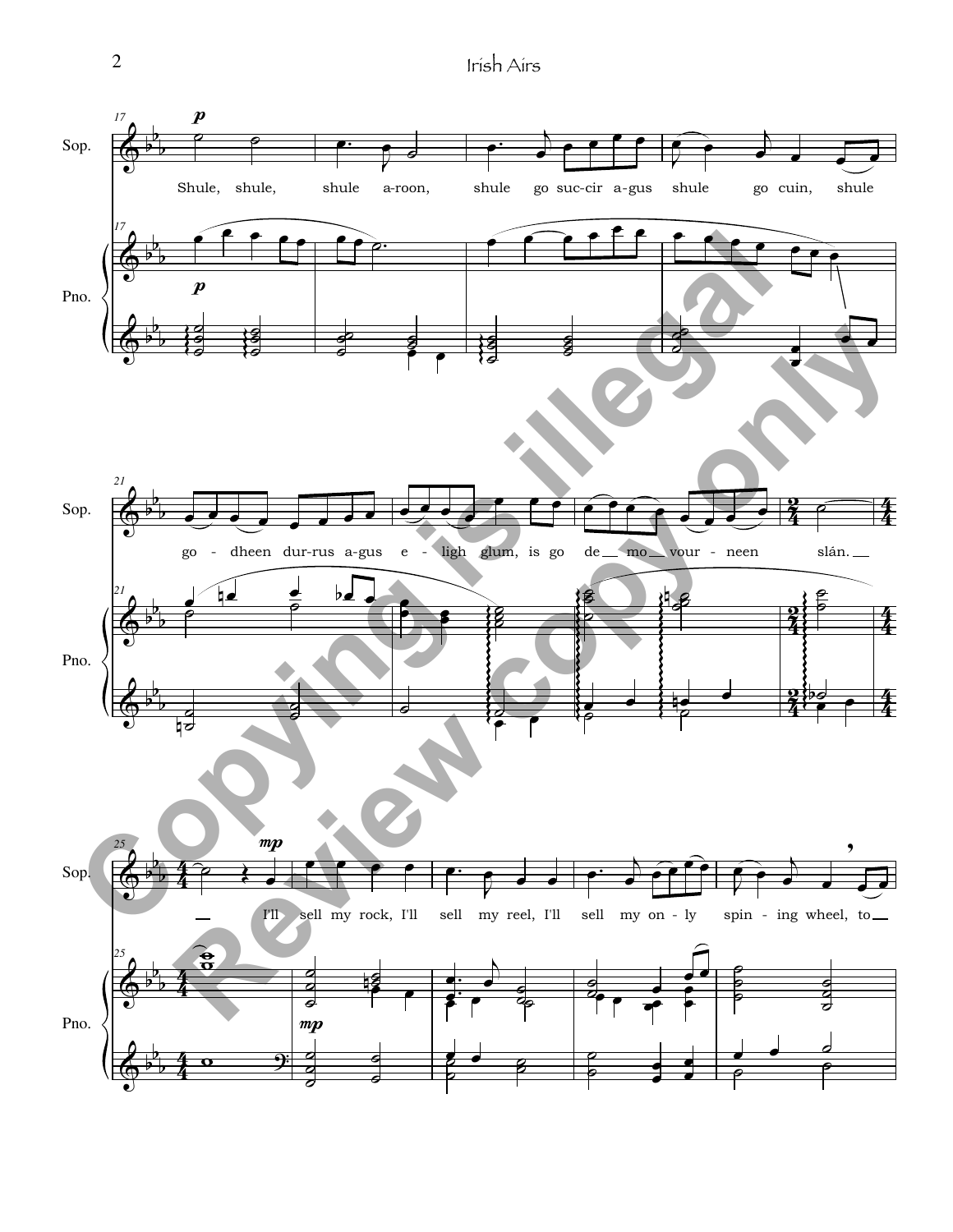Irish Airs 3



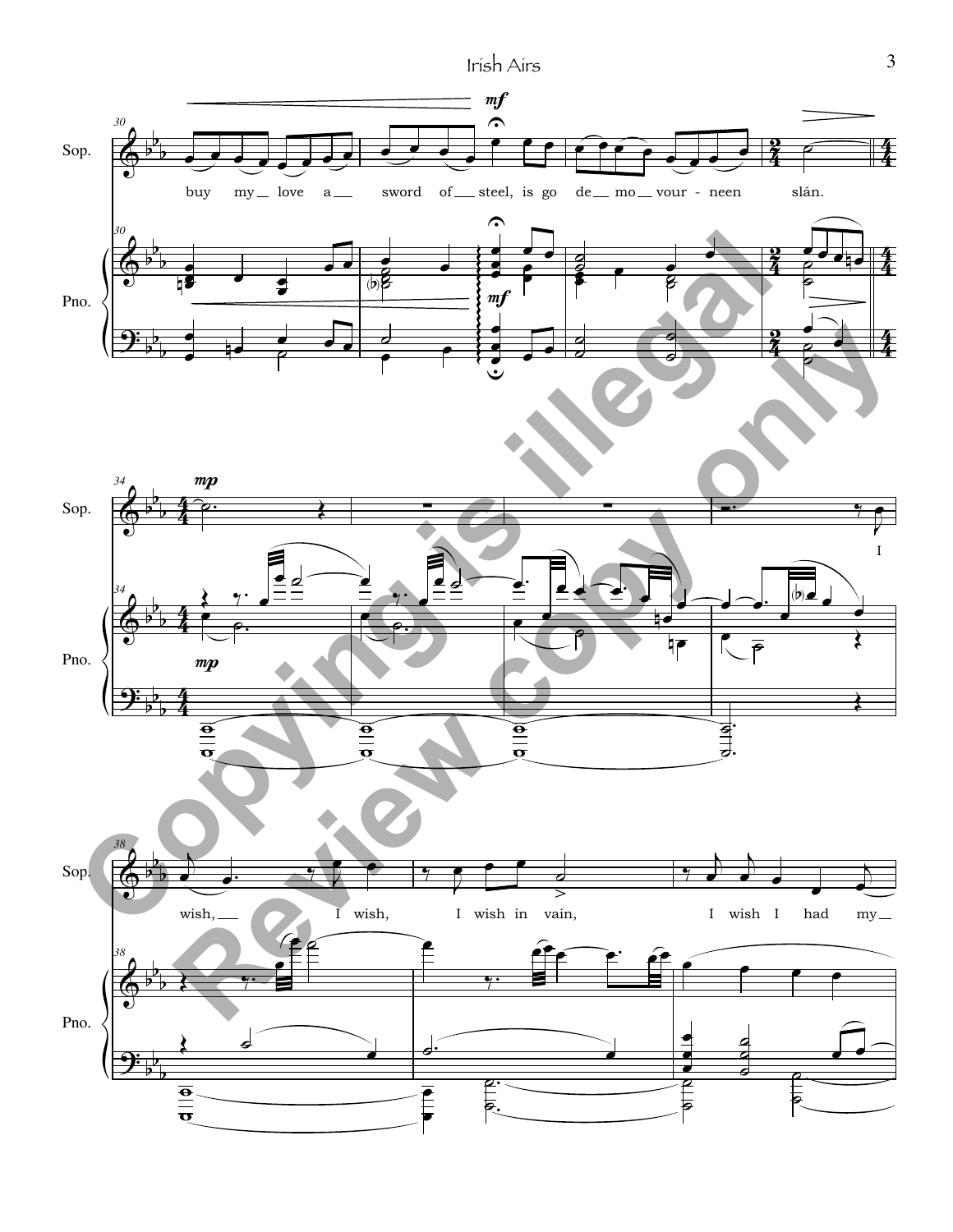